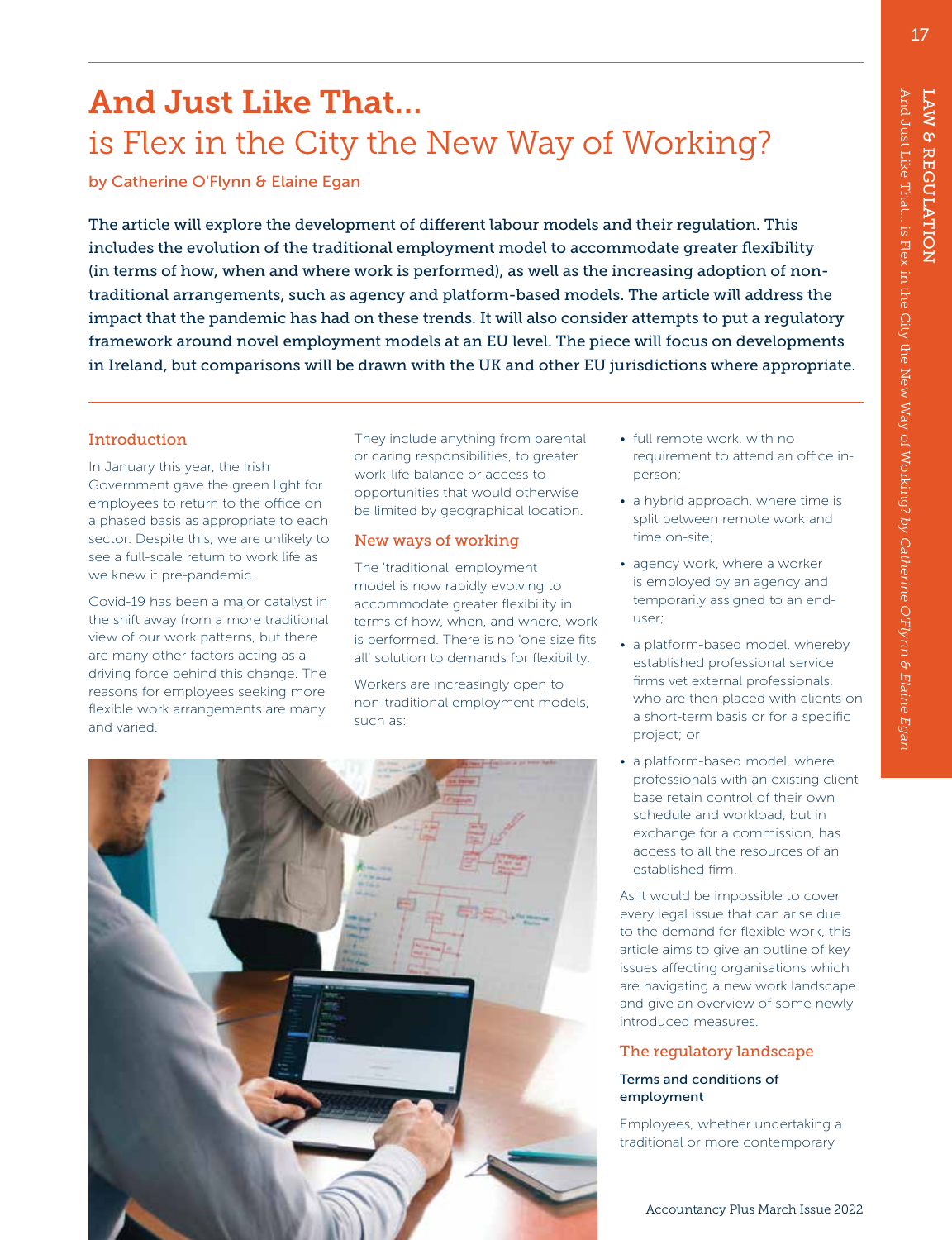model of work, must be made aware of the terms and conditions of their employment. The Terms of Employment (Information) Act 1994 – 2014 obliges employers to provide a written statement, within 5 days of the commencement of a contract, of the core particulars of the contract (which includes the number of hours the employee is expected to work per normal working day and per normal working week). Additionally, a written statement of the terms and conditions of employment must be provided to an employee within two months of their start date, which, crucially, must specify the place of work.

Employers are obliged to inform an employee of the nature and date of any amendment to the terms of such written statements. As employers navigate the return to the workplace, the introduction of any flexible working arrangements will need to be reflected in contracts of employment of existing employees and any new hires.

#### Health and safety

The most pressing health and safety concern of late has undoubtedly been infection prevention and control, with the Government introducing restrictions that forced many workplaces to close.

Employers are not absolved from their obligations to provide a safe working environment because employees are working remotely. Under the Health, Safety and Welfare at Work Act 2005, they must ensure, as far as is reasonably practicable, their employees' health, safety, and welfare at work.

One concern linked to remote work is potential liability and implications for insurance cover. For example, In December last year, a German court ruled that a man who slipped and injured himself while walking from his bedroom to his home office was technically commuting and could claim workplace accident insurance.

Policies and procedures need to be up to date and risk assessments need to be conducted, whether an employee is working on site or not. Information, instruction, and training need to be provided, suitable work equipment may be required, and employers need to ensure they are monitoring, reviewing policies, and communicating with employees regularly.

Conversely, some employers may have concerns about a full-scale return to the office and the spread of Covid-19. Employers should consult the Transitional Protocol: Good Practice Guidance for Continuing to Prevent the Spread of Covid-19 and continue to observe good measures such as handwashing, respiratory hygiene, and ventilation. The guidance is good practice guidance and although does not have the force of law, compliance with its provisions will assist in defending any potential claims regarding the safety of the workplace.

## Organisation of Working Time Act 1997 (the OWTA)

The OWTA sets out the statutory rights of employees regarding maximum working hours, rest breaks and annual leave. When staff work remotely, it becomes more difficult for an employer to effectively monitor employees and ensure they are compliant with the provisions of the OWTA.

Employers are obliged to keep records of their employee's working hours, rest breaks, annual leave, public holidays, and daily and weekly rest periods. It is much harder to keep on top of this obligation when employees are working remotely when they are not clocking in and out of a physical building. Employers should review their methods of monitoring and recording working hours to ensure they are effectively complying with their obligations under the OWTA.

Employees should be made aware of their rights to take regular breaks throughout the day, as well as their entitlements to annual leave and public holidays. That being said, the duty to ensure compliance with the OWTA rests with the employer.

#### Right to Disconnect

Another potential issue that arises with respect to working hours

and rest breaks is the blurring of lines between work and home life, especially for those working remotely or working on a hybrid basis. The 'right to disconnect' gives employees the right to switch off, and to refrain from sending or answering work emails, phone calls or texts outside of their 'normal' working hours.

Discussions around the right to disconnect predates the pandemic. For example, France enshrined this right in their Labour Code as far back as 2016. The Covid19 crisis has, however, undoubtedly highlighted the importance of this issue. In the future, we could see an EU-wide right to disconnect. In 2021, the European Parliament passed a resolution calling on the Commission to prepare a draft directive that would enshrine the right of digital workers to disconnect outside of their working hours.

In the meantime, protections exist in Ireland as the Workplace Relations Commission (the WRC) published a Code of Practice on the Right to Disconnect (the Code) in April 2021.

The Code of applies to all types of employment, including those who work onsite, those who work remotely, or where employees are mobile. Failure to abide by the Code is not an offence, however non-compliance could be used as evidence by an employee taking proceedings before the WRC.

The Code compliments the health and safety and organisation of